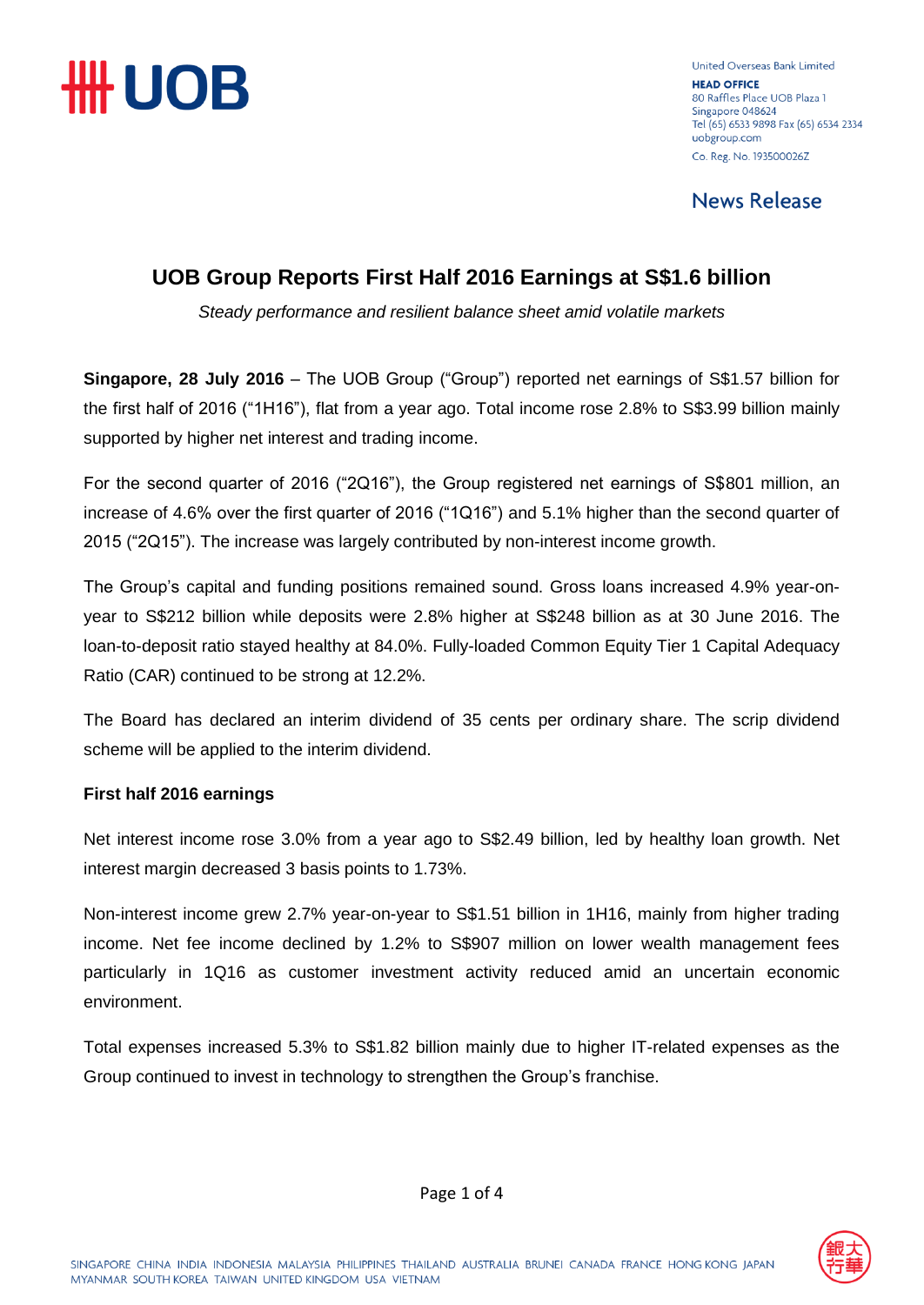# **\# UOB**

Total allowances for 1H16 were S\$278 million, a decrease of 13.5% year-on-year. Specific allowances for loans increased by S\$33 million to S\$253 million primarily arising from Singapore but total credit costs remained at 32 basis points.

Contribution from associated companies decreased to S\$2 million in 1H16 due to investment losses in an associated company.

### **Second quarter 2016 earnings**

#### **2Q16 versus 2Q15**

The Group reported higher net earnings of S\$801 million in 2Q16, an increase of 5.1% as compared with 2Q15.

Net interest income was flat from a year ago at S\$1.21 billion as the effects of loan growth were offset by a 9 basis point decrease in net interest margin to 1.68%.

Non-interest income grew 13.9% to S\$813 million driven by higher net trading income on improved performance from trading activities.

Total expenses increased 5.7% from a year ago to S\$927 million in 2Q16 due to higher revenue and IT-related expenses.

Total allowances were S\$161 million in 2Q16, a slight increase compared with S\$152 million a year ago on a larger loan base.

### **2Q16 versus 1Q16**

Compared with the previous quarter, net earnings were 4.6% higher at S\$801 million.

Net interest income decreased 5.0% quarter-on-quarter to S\$1.21 billion in 2Q16. This was driven by a 10 basis point decrease in net interest margin to 1.68% on the back of a declining interest rate environment.

Fee and commission income grew 9.6% to S\$475 million in 2Q16 with higher wealth management and credit card fees. Trading and investment income rose 27.0% to S\$256 million on higher trading gains.

Total expenses increased 3.6% to S\$927 million mainly on continued investment in capabilities and infrastructure. Expense-to-income ratio was largely stable at 45.8%.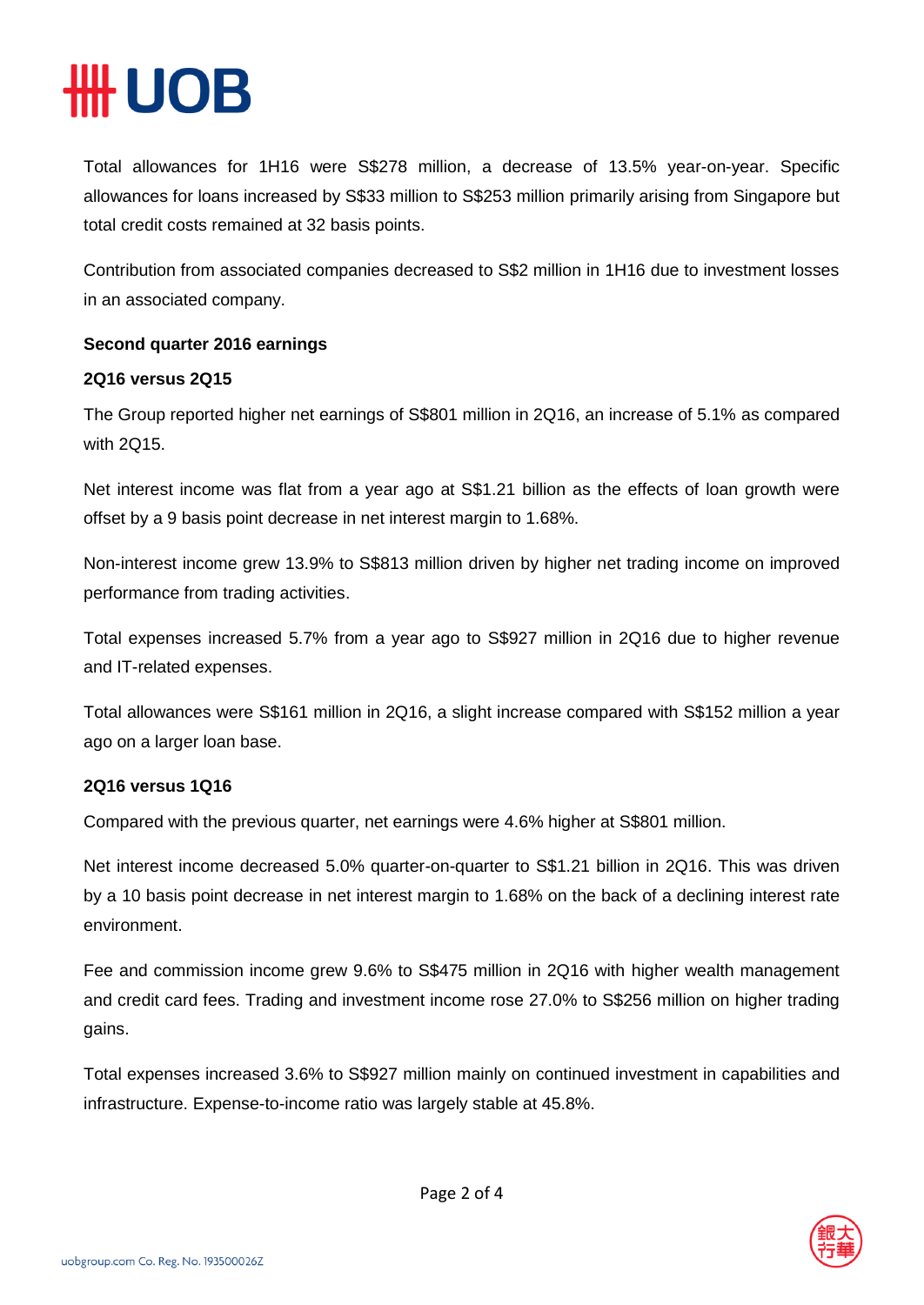# **HUOB**

Total allowances were 37.3% higher this quarter at S\$161 million due to a write-back of general allowances on debt securities made in 1Q16. Specific allowances on loans decreased from S\$133 million to S\$121 million largely due to NPL recoveries.

Contribution from associated companies reported a gain of S\$32 million as compared with a loss in 1Q16 due to investment losses in an associated company.

### **Strong balance sheet and capital position**

The Group continued to maintain a strong funding and capital position. Gross loans grew 4.9% yearon-year and 1.4% from the previous quarter to S\$212 billion as at 30 June 2016. In constant currency terms, the underlying loan growth was 6.2% from a year ago.

Customer deposits increased 2.8% from a year ago to S\$248 billion. As compared with 1Q16, deposits declined by 2.6% on the back of proactive liquidity management. The Group's loan-todeposit ratio remained healthy at 84.0%.

The average Singapore dollar and all-currency liquidity coverage ratios during the second quarter were 224% and 167% respectively, well above the corresponding regulatory requirements of 100% and 70%.

Asset quality remained stable with the non-performing loans (NPL) ratio at 1.4% and NPL coverage was strong at 125.6%, or 332.5% after taking collateral into account.

Shareholders' equity increased by 2.4% from a year ago to S\$31.3 billion as at 30 June 2016 due to the higher retained earnings partially offset by lower available-for-sale reserves. Compared with 1Q16, shareholders' equity was 2.1% higher due to higher profits and the issuance of S\$750 million Additional Tier 1 capital securities. Return on equity improved to 10.7% in 2Q16.

As at 30 June 2016, the Group's Common Equity Tier 1 and Total CAR remained strong at 13.1% and 15.9% respectively. On a fully-loaded basis, the Common Equity Tier 1 CAR improved to 12.2% quarter-on-quarter. The Group's leverage ratio was 7.4%, well above Basel's minimum requirement of 3%.